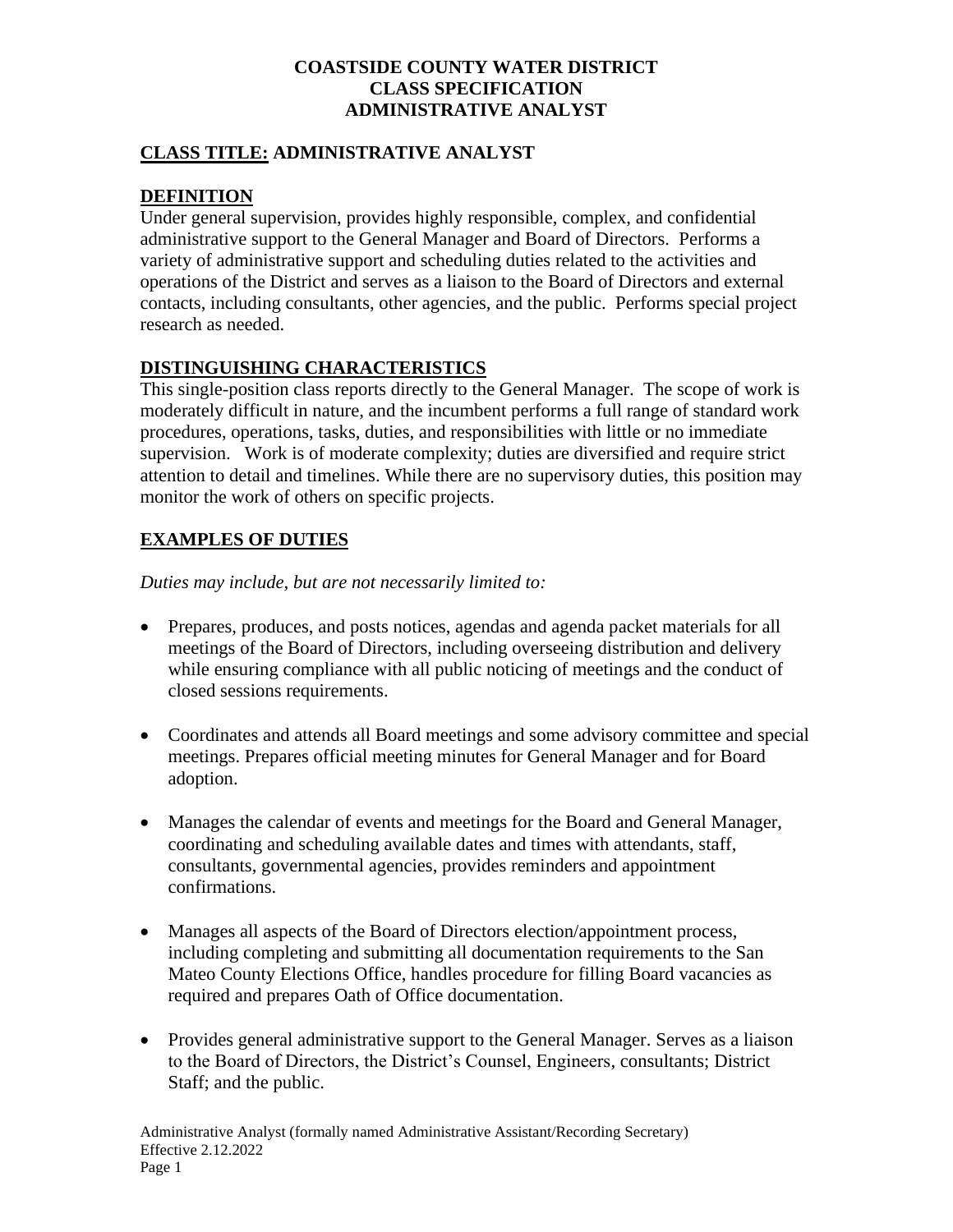- Maintains all records and ensures the Board's compliance with required training and certifications including ethics training, sexual harassment prevention training and assists in preparing and overseeing Board orientation training program.
- Responsible for maintaining the District Transparency Certificate of Excellence Certification Program administrated by the Special District Leadership Foundation.
- Assists with preparing responses to findings and recommendations from Superior Court Grand Jury Reports.
- Maintains District's files and tracks all District adopted Resolutions and Ordinances and Board Meeting Minutes.
- Composes and drafts correspondence, resolutions, and staff reports; handles incoming phone calls; meeting scheduling, responds to requests for information from Board members and the general public.
- Coordinates with the District's website consultant to maintain a current website, including posting of Board meeting agendas, meeting videos, meeting minutes, special notices, rate information, and annual reports.
- Provides contract administration, including preparing professional services agreements and coordinating with the District's Engineer and Legal Counsel on bid and other documents.
- Establishes and maintains a variety of filing systems, tracking systems, records and reports of general and confidential information for the General Manager.
- Responsible for picking up and processing the District's daily incoming mail.

# **MINIMUM QUALIFICATIONS**

*Any combination of education and experience that would provide the required knowledge and abilities is qualifying. A typical way to obtain the knowledge and abilities would be:*

# **Training and Experience:**

Graduation from a high school or equivalent; a College Degree or advanced clerical training is highly desirable A minimum of at least five years of related experience in an executive level secretarial position with responsibility for providing administrative support with a public agency or a private organization.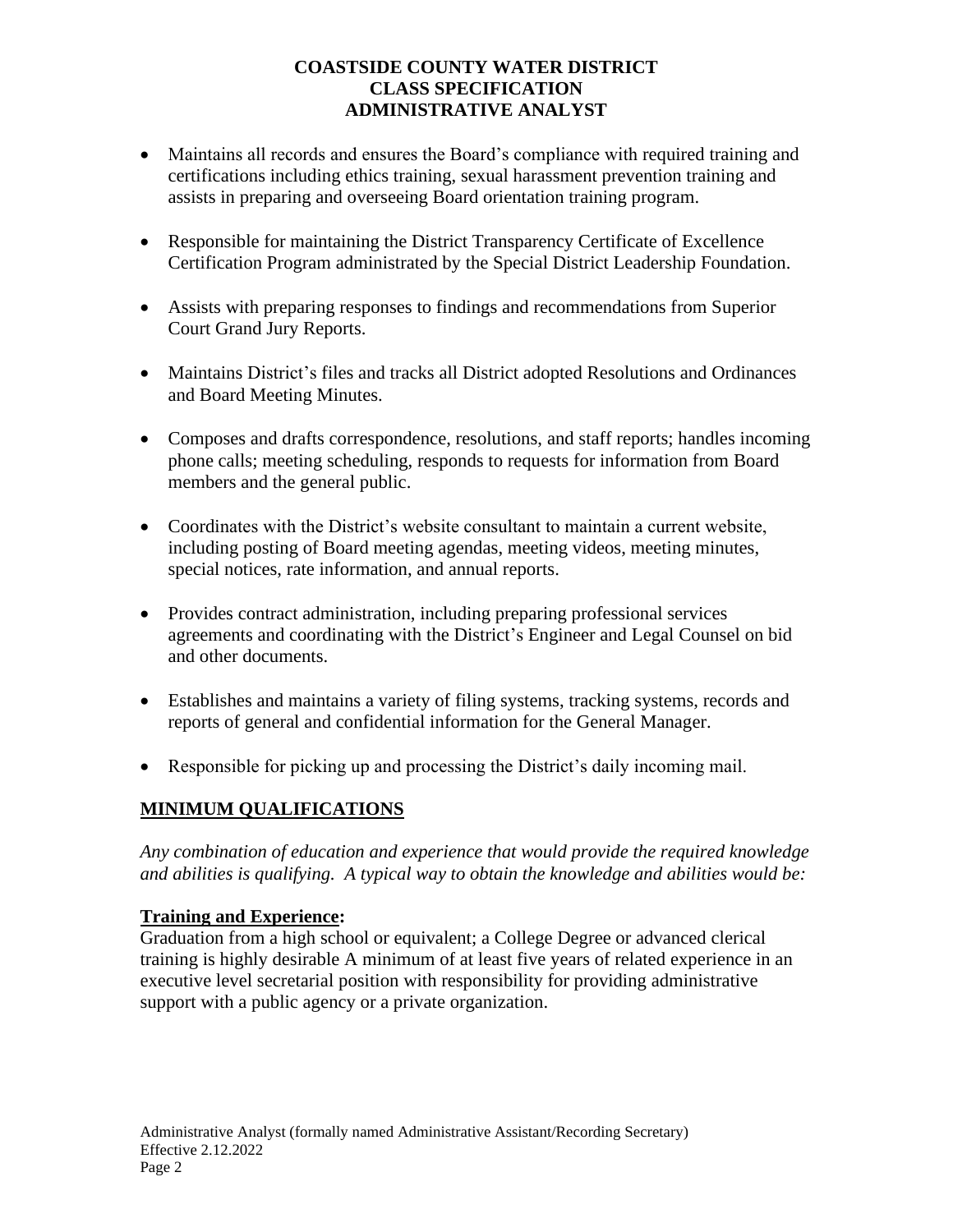### **Knowledge of:**

- Office administrative practices and procedures such as business letter and report writing, correct grammar, spelling and punctuation; organization and record keeping and functions of a public agency or private organization, including understanding of roles of elected officials and appointed committee members and governmental procedures.
- MS Office programs (including Word and Excel); Enterprise Systems; web and file/database management applications.
- Modern office equipment; office management techniques; filing systems and budgeting principles/practices.
- Laws and practices impacting public agencies including Ralph M. Brown Act and policies, procedures, and protocol that governs the District's Board of Directors and their meetings and interactions with other Board members, staff and members of the public.

# **Ability to:**

- Prioritize multiple tasks, meet deadlines and to use initiative, discretion and judgement within established procedures and guidelines including handling confidential files and materials.
- Effectively present information and respond to questions from the Board of Directors, District Legal Counsel, District Management, consultants, customers, and the general public.
- Exercise good judgment, keep calm, and make appropriate decisions in unpredictable and demanding situations and under pressure.
- Keep current with laws/regulatory requirements applicable for the District, and lead efforts to ensure that the District is compliant.
- Establish and maintain effective, pleasant, cooperative, and professional working relationships with employees, officials, and the general public.
- Communicate well orally and in writing, and with tact and diplomacy.
- Conduct detailed and thorough research, extract, coordinate, and summarize information.

#### **Licenses/Certificates:**

Possession of a valid Class C California State Driver's License with a driving record acceptable to the District.